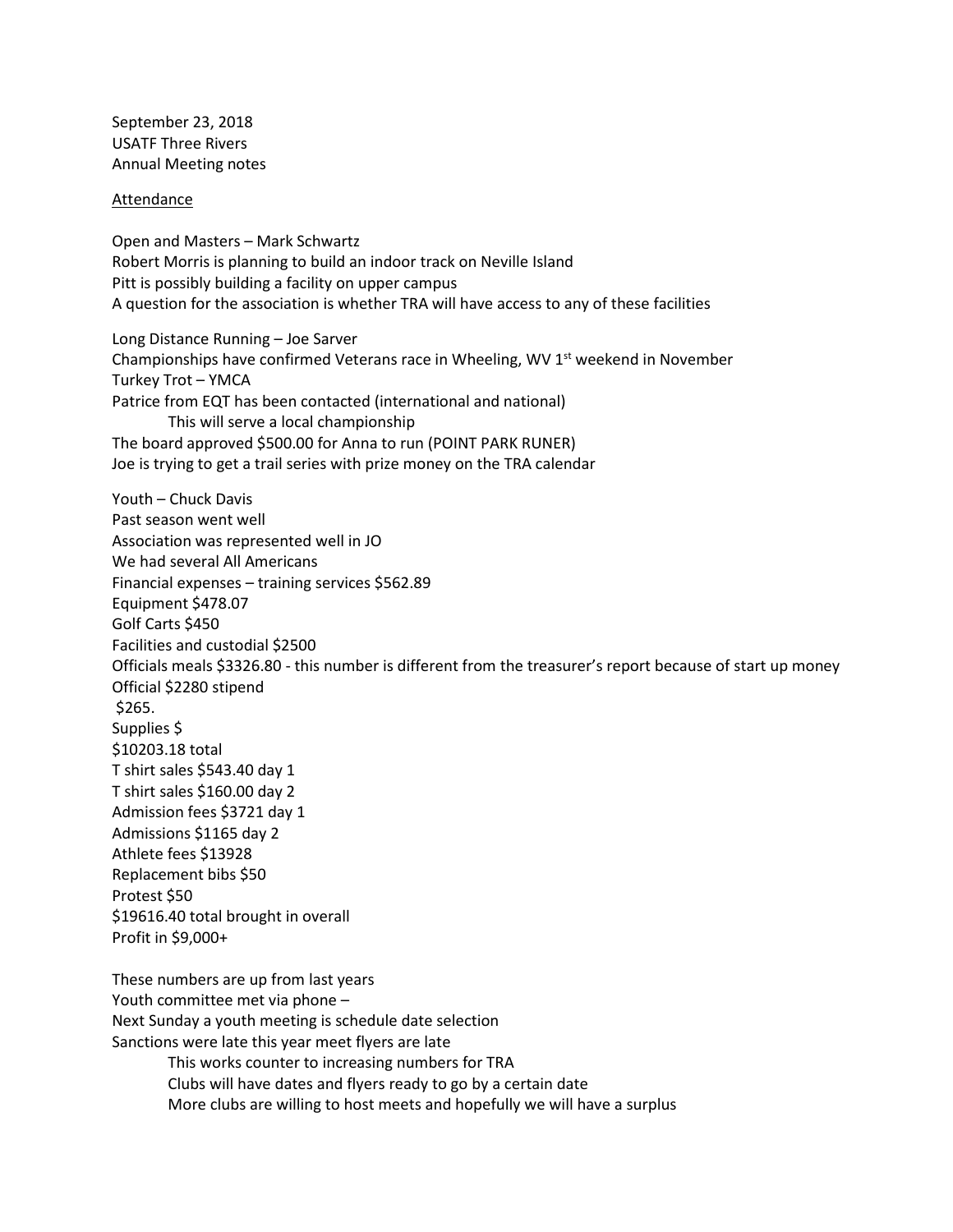Youth Travel Grant – in efforts to assist costs for travel to national meets

Problem with the grant it has not been used

What do we do with the grant and the \$1 fee that clubs pay for each meet

Does it get eliminated

What meets are included or excluded

All the checks are still in the possession of Chuck Davis for the last 2 years

A discussion was had about the monies not matching the expenses for travel, whether people know about the fund, how do the constituents learn of the grant

TRA Honors Program – what is the fairest way to honor the athletes

How are athletes nominated

Head coaches and parents of unattached athletes could nominate athletes

There have not been any nominations for this past season

Does this continue

Suggestion – send a separate email the honors program (its imbedded in the message) Take nominations at the meeting next week as an alternative

Suggestion move forward with the honors this year and reassess in 2019

Cross Country season – is under way

Oct 7 first meet – November 3 will be the last regular season meet

Association November 11 @ Mongo Creek

Regional meet – Mid Atlantic hosting the meet **Shank Park**

2019 track season – Region 2 will be hosted by TRA

Slippery Rock will be the site and Chuck has contacted all parties involved

Athletic Trainers

Site has the dates

TRA is waiting on contract dates

On campus housing for officials

Breakfast and dinner hosted at dorms

Lunch will be served on site and hospitality items on site

## **2019 Projected Dates**

Memorial Day weekend was open last year May 4 May 11 May 18 Memorial 25 (was open last year) June 1

June 8 Mountain Top

June 15

June 22-23

June 25 – 30 Youth National

July 11 – 14 Region 2 Championship hosted by TRA

July 22 – 28 West Coast National – Sacramento, CA

We need more volunteers at all meets Offer more SafeSport viewings to assist with volunteers

## **Elections**

President – Frank Rodenbaugh was nominated and accepted At Large positions – Bill Phelps was nominated via email